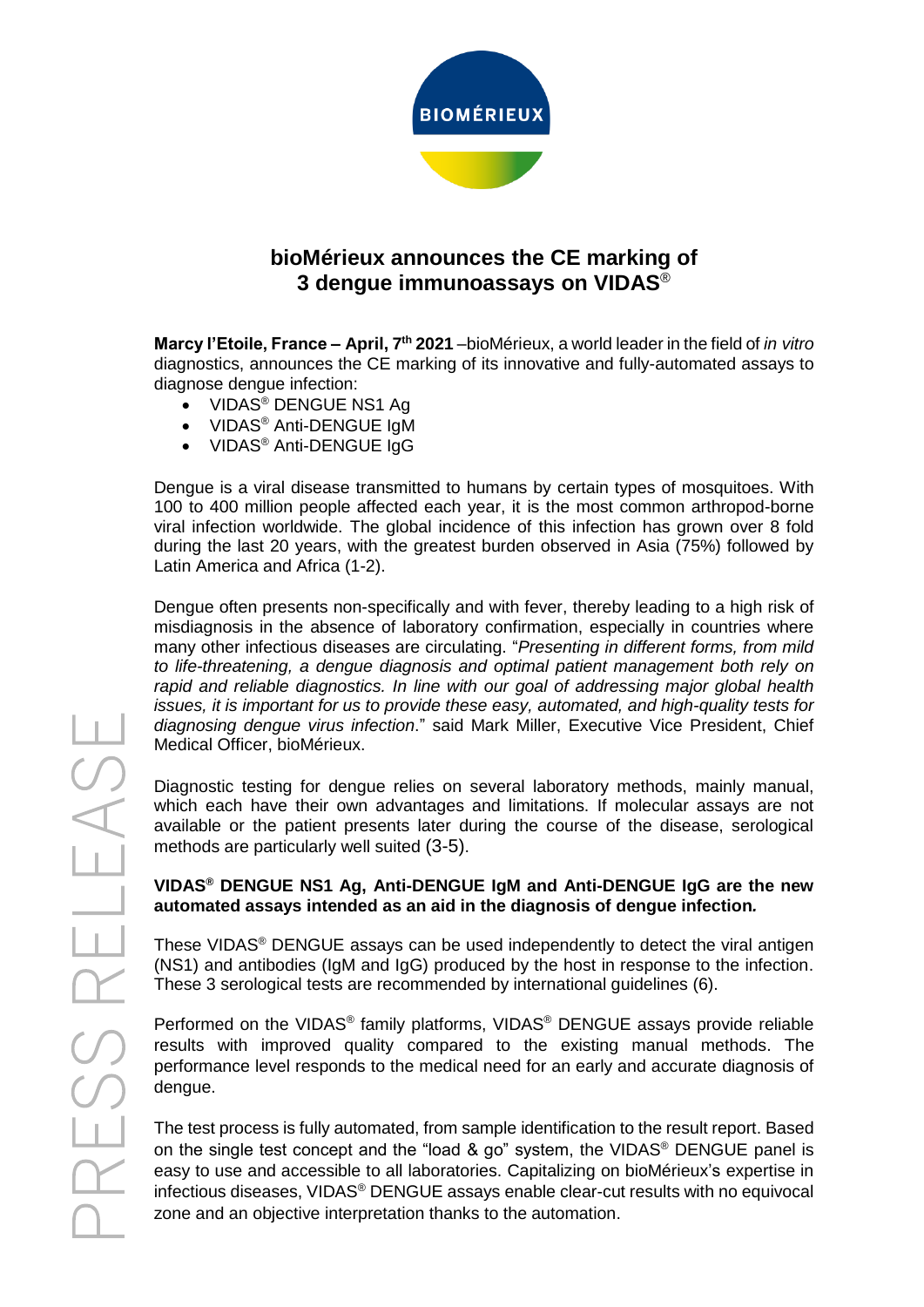

*"This new VIDAS® DENGUE solution is cost-effective and suitable for low- and middleincome countries where VIDAS is widely available. It broadens our immunoassay offer against vector borne-diseases that will be further extended to chikungunya*" said Pierre Boulud, Chief Operating Officer, Clinical Operations, bioMérieux.

#### **ABOUT VIDAS®**

Launched 30 years ago, VIDAS<sup>®</sup> has transformed the field of immunoassays offering laboratories universal access to a simple, automated and robust technology providing fast and reliable results. Today, VIDAS® is still the most widely used immunoassay system in clinical laboratories worldwide.

The VIDAS® menu covers a wide range of pathologies, including infectious and chronic diseases and a range of tests dedicated to emergency and critical care. A number of these parameters are part of the bioMérieux full solution to address the global challenges of antimicrobial resistance (AMR) and sepsis. As it enters into its fourth decade, VIDAS® remains a major focus of the bioMérieux immunoassay strategy with ongoing research into new parameters and frequent launches that create value for labs and clinicians, for the benefits of the patients.

## **ABOUT BIOMÉRIEUX**

#### *Pioneering Diagnostics*

A world leader in the field of *in vitro* diagnostics for over 55 years, bioMérieux is present in 44 countries and serves more than 160 countries with the support of a large network of distributors. In 2020, revenues reached €3.1 billion, with over 90% of international sales.

bioMérieux provides diagnostic solutions (systems, reagents, software and services) which determine the source of disease and contamination to improve patient health and ensure consumer safety. Its products are mainly used for diagnosing infectious diseases. They are also used for detecting microorganisms in agrifood, pharmaceutical and cosmetic products.



bioMérieux is listed on the Euronext Paris stock market. Symbol: BIM – ISIN Code: FR0013280286 Reuters: BIOX.PA/Bloomberg: BIM.FP

Corporate website: [www.biomerieux.com.](http://www.biomerieux.com/)

## **REFERENCES**

- 1. Wilder-Smith A, Ooi E-E, Horstick O, Wills B. Dengue. The Lancet. 2019;393(10169):350-63. 2. WHO. Dengue and severe dengue. Fact sheets. [cited 2021 March 31]. Available from:
- [https://www.who.int/news-room/fact-sheets/detail/dengue-and-severe-dengue.](https://www.who.int/news-room/fact-sheets/detail/dengue-and-severe-dengue) 3. Raafat N, Blacksell SD, Maude RJ. A review of dengue diagnostics and implications for surveillance and control. Trans R Soc Trop Med Hyg. 2019;113(11):653-60.
- 4. Muller DA, Depelsenaire AC, Young PR. Clinical and Laboratory Diagnosis of Dengue Virus Infection. J Infect Dis. 2017;215(suppl\_2):S89-S95.
- 5. Peeling RW, Artsob H, Pelegrino JL, Buchy P, Cardosa MJ, Devi S, et al. Evaluation of diagnostic tests: dengue. Nat Rev Microbiol. 2010;8(12 Suppl):S30-8.
- 6 WHO, CDC, HAS, PAHO dengue testing recommendations.